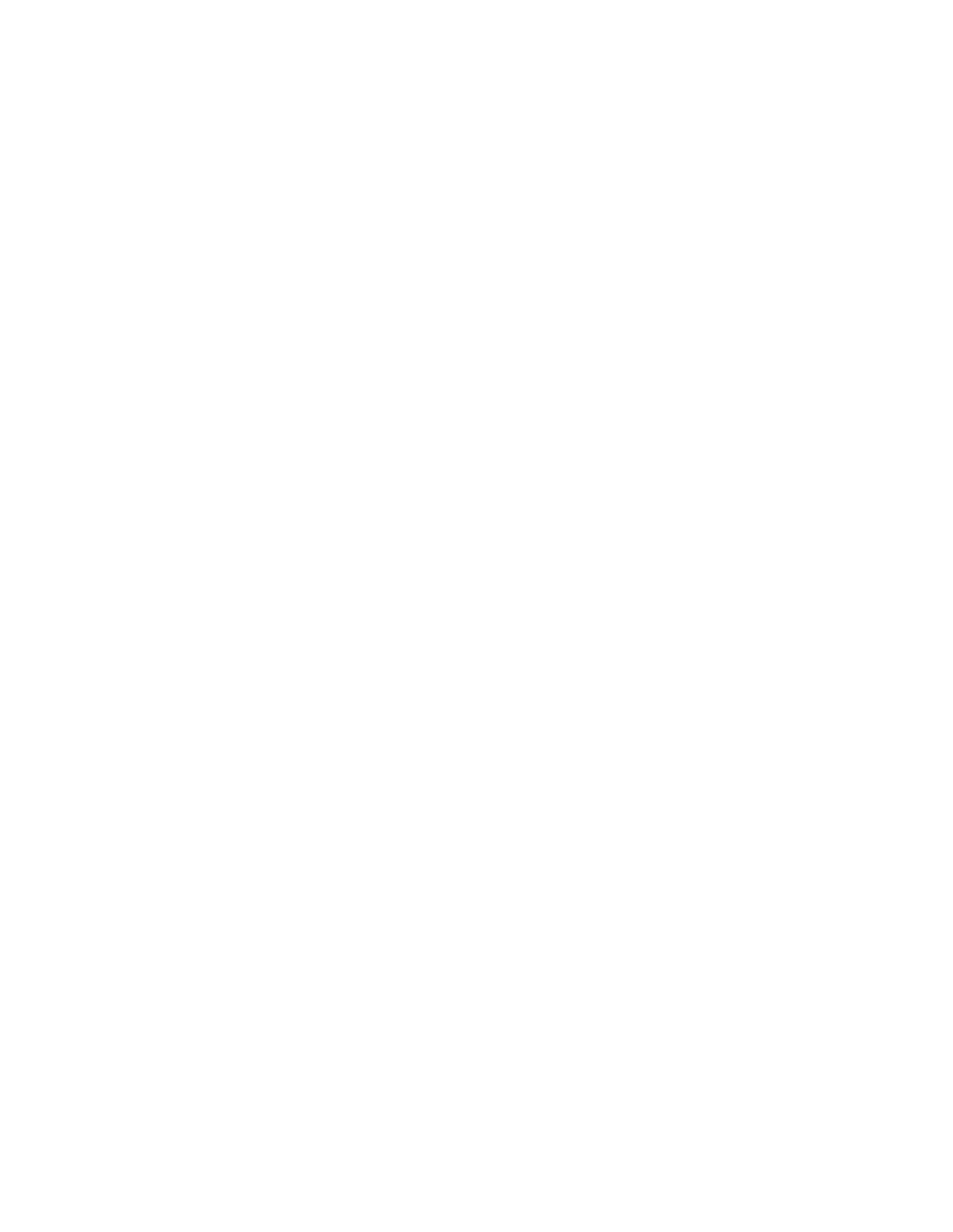# Contents

| <b>Summary</b>                                                                                  |   |
|-------------------------------------------------------------------------------------------------|---|
| <b>What We Know:</b><br>How to Maximise and Manage Oil Revenue Flows and their Volatilities     |   |
| <b>What We Don't Know:</b><br>How to Diversify, Transform and Industrialise an Economy          |   |
| <b>What We Can't Control:</b><br><b>Exogenous Opportunities and Risks in the Global Economy</b> |   |
| <b>References</b>                                                                               | 9 |
| <b>About the Author</b>                                                                         |   |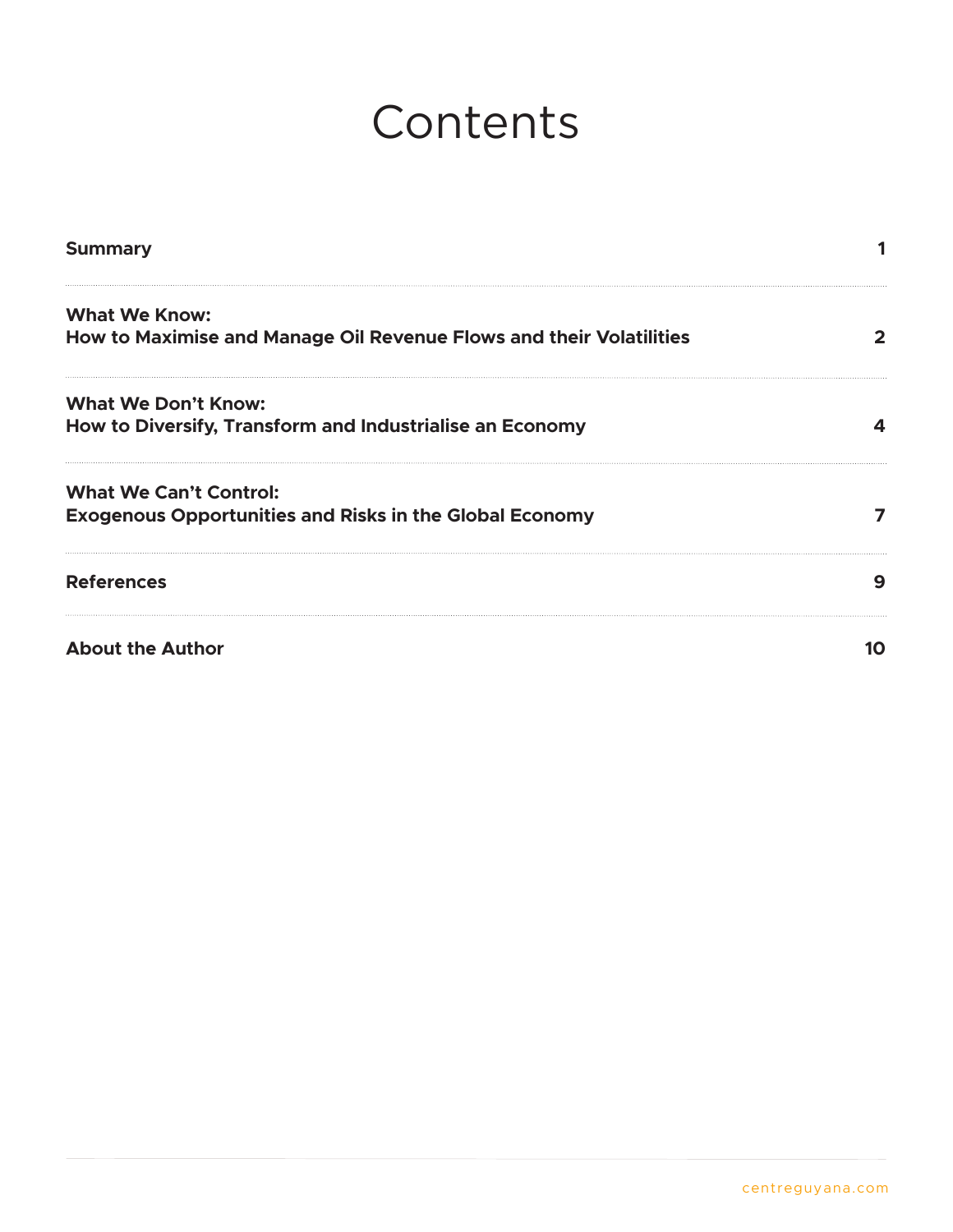### Join the Conversation Discussion Paper Series

No. 3 / March 2022 Beyond Revenue Management: Principles for an Oil-Led Development Strategy in the 21st Century *—Zainab Usman, PhD*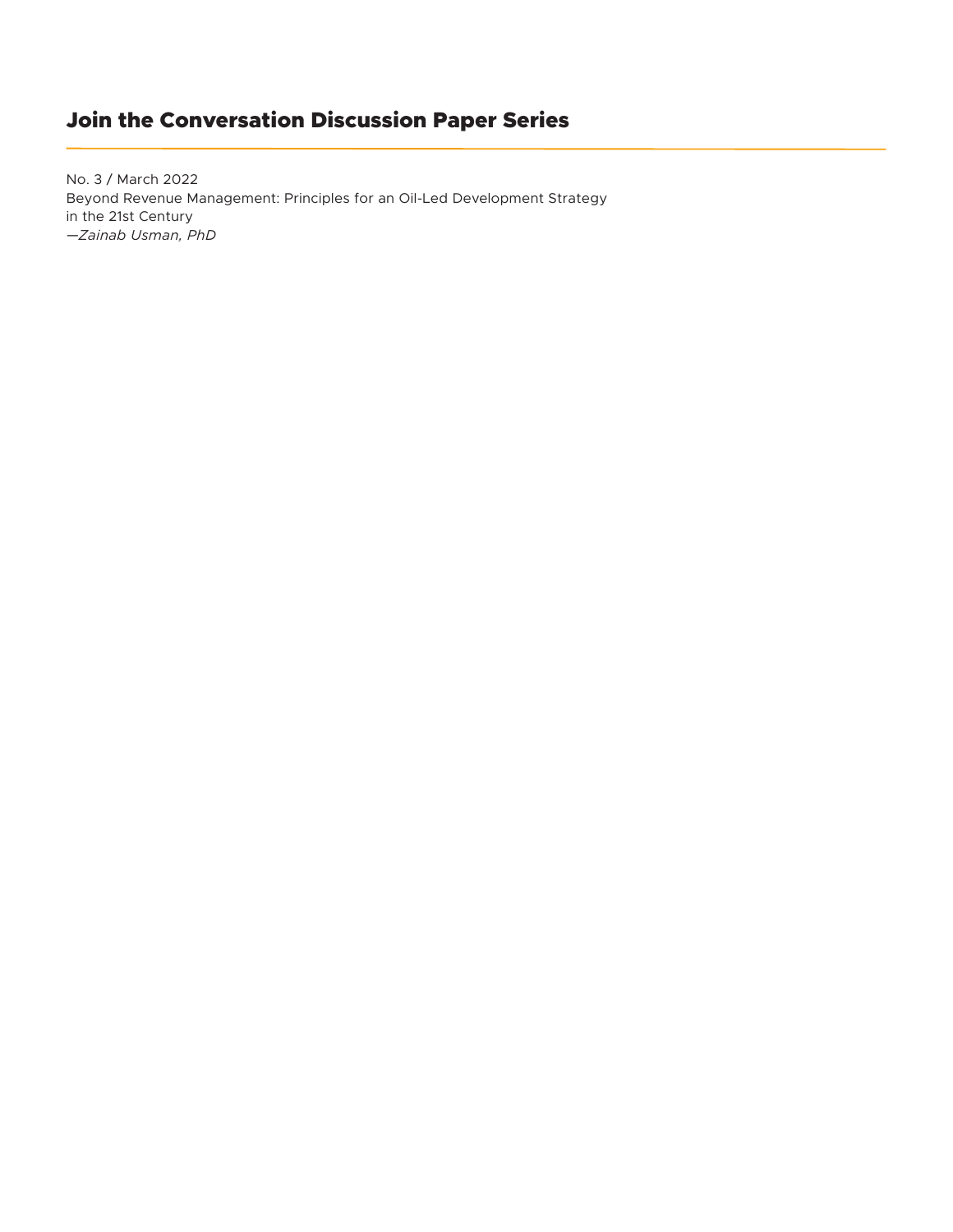## <span id="page-4-0"></span>Beyond Revenue Management: Principles for an Oil-Led Development Strategy in the 21st Century

#### by Zainab Usman, PhD

Director of the Africa Programme Carnegie Endowment for International Peace

#### Summary

Guyana is one of the world's newest producers of oil and gas (O/G). These resources could help propel the country to unprecedented levels of income, prosperity and well-being. Hydrocarbons endowments can also contribute to the persistence of poverty, inequalities and political instabilities. No pathway is predetermined. The success in achieving set objectives – of transforming non-renewable natural resources to long-lasting national wealth that underpin shared prosperity – will depend on strategic and flexible policy choices. These are policy choices that correctly diagnose Guyana's development challenges in this new era, draw on lessons from the successes and failures of other resource-rich countries around the world in addressing these challenges, and harness new opportunities and mitigate risks of the rapidly changing global economy. In short, Guyana is not bound to its history or to a "resource curse" or to the experiences of other countries; it can forge

its own unique path of using its natural resources as a springboard for national development. Guyana must balance the short-term goals of leveraging the O/G sector to sustain high levels of economic growth through good practices in managing revenues and protecting against volatility with long-term aspirations to achieve structural economic transformation and human development by building productive capabilities and focused social investments, while navigating emerging opportunities and risks in the global economy. We know well how to do the first: designing effective systems of O/G revenue management that also create buffers against price volatility. We know very little about the second: achieving structural economic transformation in resource rich countries. And we cannot control the third: the exogenous factors in the global economy that present unanticipated uncertainties.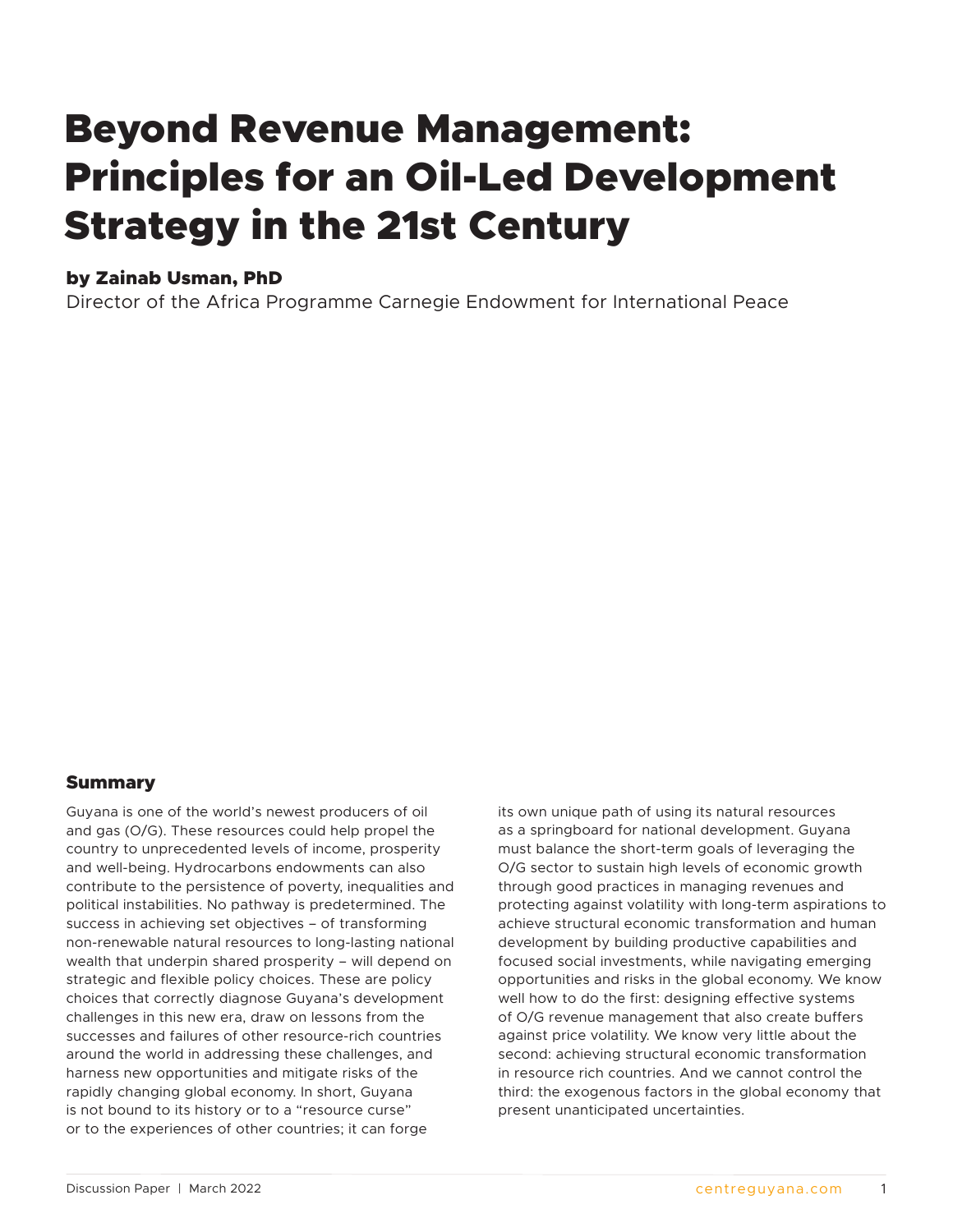#### <span id="page-5-0"></span>What We Know: How to Maximise and Manage Oil Revenue Flows and their Volatilities

Hydrocarbons resources can have a transformative impact on a country's economy, environment, institutions and society. This impact occurs primarily through the mechanism of revenues or 'rents' earned from O/G production and trade. Another mechanism of impact is the environmental footprint from the physical process of extraction especially, in the case of onshore deposits, as well as the emission of greenhouse gases. For this policy brief, we focus on the impacts of O/G revenues since Guyana's hydrocarbons endowments are offshore. O/G revenues can be so disruptive, in transformative or distortionary ways, that are distinctly different from other natural resources – whether minerals, metals or agriculture products – due to their specific characteristics. These disruptive characteristics of O/G revenues are their "Scale (volume of oil rents), Source (not from taxes), Stability (volatile and unpredictable) and Secrecy (easily hidden)"1 .

These disruptive features of hydrocarbons revenues interact with a country's other characteristics to produce a variety of outcomes. In other words, these characteristics of hydrocarbons revenues do not occur in a vacuum neither do they exert an independent impact on a country's economy, environment, institutions and society. The *Scale* of revenues is determined by a combination of: the fiscal regime negotiated between the country and oil companies, the existence of a state oil corporation upstream to capture more of the O/G rents, the price of oil in the global market, the O/G share of the country's GDP and population size. The *Stability* of revenue flows, which can be severely distortionary, is influenced not just by global oil prices at any point in time but by the size of the economy, the extent of economic diversification<sup>2</sup> – how dependent the economy is on these revenues for exports, fiscal earnings and GDP – as well as the effectiveness of countercyclical policies to act as a buffer against oil price volatility. The *Secrecy* of these revenues is shaped by the quality of a country's institutions. That is, whether a country has strong bureaucratic capabilities in its public sector to manage revenues and execute projects and whether it has an effective mechanism of checks and balances to engender accountability.

Guyana is positioned for a large hydrocarbons windfall due to these characteristics of oil revenues as well as

2 For more on economic diversification, see Zainab Usman and David Landry (Economic Diversification in Africa: How and Why it Matters, 2021)

the country's starting conditions. Its oil and gas endowments are offshore in the Guyana and Takutu Basins<sup>3</sup>. The Stabroek block is 120 miles off the country's coast which minimises the prospects of severe environmental and social complications with the host community. With estimated reserves of 13.6 billion barrels of oil and 32 trillion cubic ft of gas reserves, the Guyana Basin represents one of the largest oil and gas finds of the 21st century<sup>4</sup>. In 2020, Guyana produced an average of 74,300 barrels of oil equivalent daily placing the country as the 57th largest oil producer globally. When current projects in development enter into the production phase, daily output is projected to reach 750,000 b/d by 2025<sup>5</sup>, a situation that will propel Guyana to 24th place globally, above Azerbaijan's 700,400 b/d. Depending on the *progressivity* of the fiscal regime, global oil prices and the high likelihood that the country's deepwater oil discoveries could keep growing as companies continue oil exploration, hydrocarbons *will* represent a disproportionately large share of export earnings and fiscal revenues. These O/G financial flows from initial projects are already estimated at 56% of total exports in 2021 with government revenue estimated at \$50-\$200 billion through to 2050<sup>6</sup>. To put it in perspective, Guyana's total government revenues were \$1.4 billion in 2018. Hydrocarbons revenues *will* thereby dwarf all other sources of revenues given the size of Guyana's small non-oil revenue base, and oil production is expected to be the drive of economic growth in the medium term.

With a small population size of 786,000 people, Guyana will earn high oil rents per capita. In other words, Guyana is positioned to produce a lot of oil and earn a lot of revenues for each of its citizens. Currently, the country produces the equivalent of roughly 24 barrels per citizen every year (Figure 1a). When output gets to 750,000 b/d by 2025, this could be the equivalent of 238 barrels per citizen for the year, higher than all of the current top 10 producers. Ballpark estimates suggest that Guyana's oil earnings per capita by 2025 could exceed those of the wealthy Gulf Cooperation Council (GCC) countries such as Qatar, Bahrain, Kuwait, Oman and UAE; Norway in Europe; as well as Gabon and Equatorial Guinea in Africa (Figures 1b and c). Whether revenues remain hidden and aggravate sociopolitical problems depend on Guyana's mechanisms for checks and balances. Taking all these factors into consideration, Guyana's large revenue windfall will have a decisive impact on its economy, institutions, and society.

Michael Ross (The Oil Curse: How Petroleum Wealth Shapes the Development of Nations, 2012)

<sup>3</sup> Lenin H. Balza, Emily Brearley, Dillon Clarke and Victor Gauto (Traversing a Slippery Slope: Guyana's Oil Opportunity, 2020, p. 8)

Estimates derived from the United States Geological Survey (USGS) assessment in 2000

<sup>5</sup> Balza et al. (2020, p. 18)

World Bank Group (A Pivotal Moment for Guyana: Realizing the Opportunities - Systematic Country Diagnostic, 2020)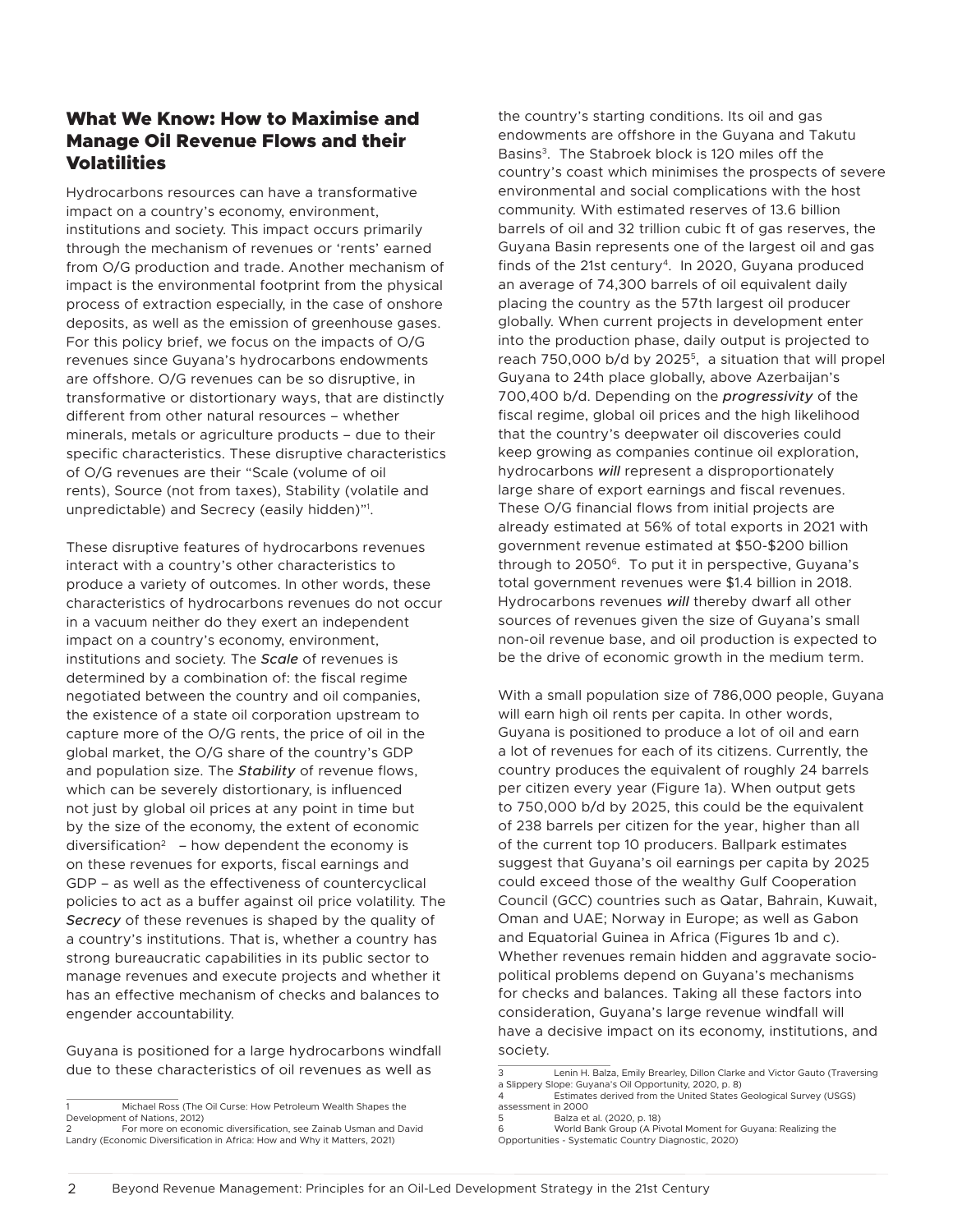



**Figure 1 b. Scenarios for gross annual oil earnings per capita** \$30,000



**Figure 1 c. Scenarios for net annual oil earnings per capita**



Source: author's calculations based on data from the U.S. Energy Information Administration and the World Bank's World Development Indicators Note: Calculations are for illustrative purposes only. In all panels, annual oil production is calculated based on an assumption of 250 working days in a year. Figures for gross oil earnings are derived by multiplying annual production estimates by an assumed oil price (\$50, \$70 or \$100). Estimates for net oil earnings are derived based on assumed earnings of 30% of gross figures (to account for relevant deductions such as cost recovery, profits, and other provisions in the fiscal regime). Development Series; no. 3. World Bank, Washington, DC.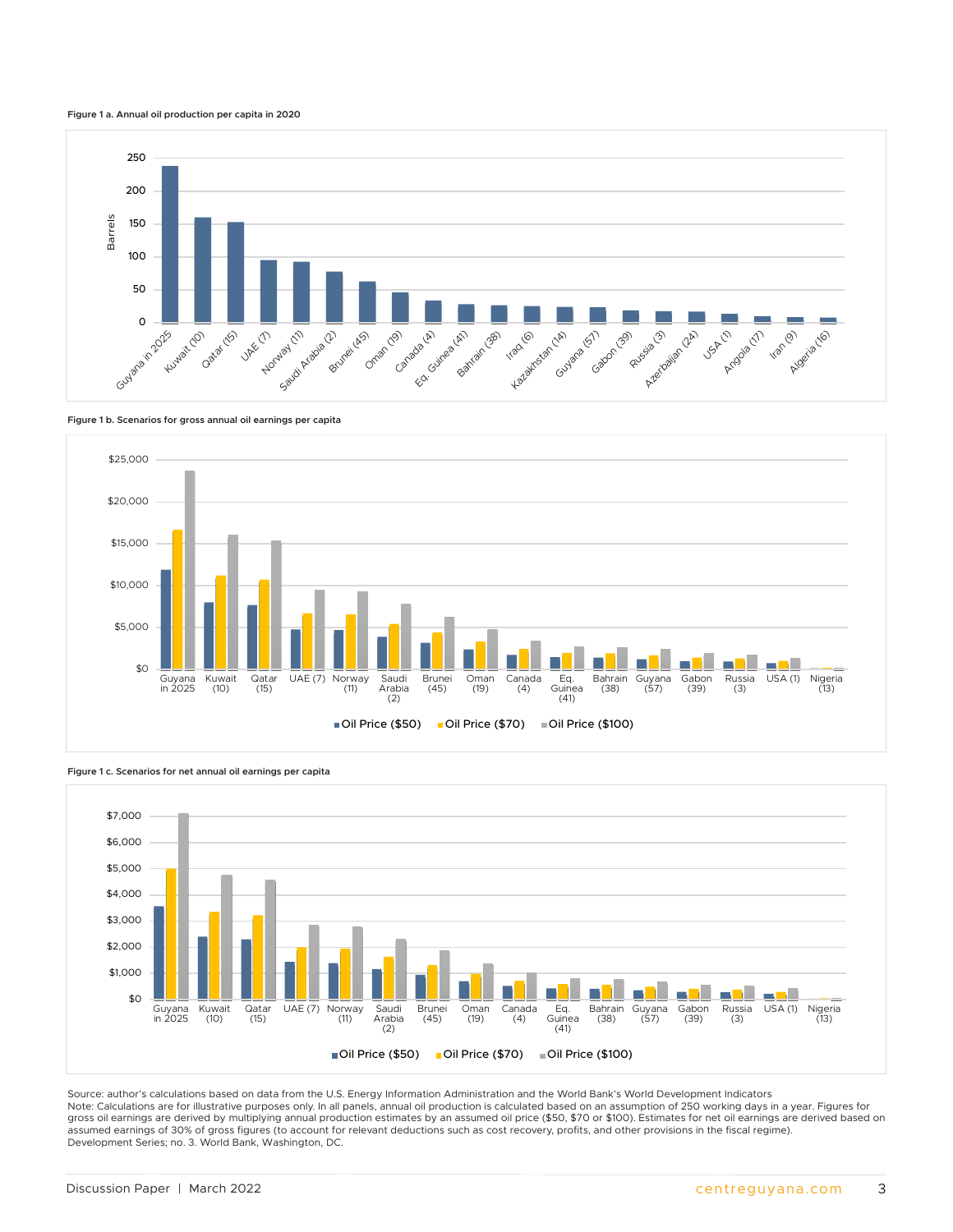<span id="page-7-0"></span>**Figure 2: Policies for Revenue Maximisation and Management along the Extractive Industries Value Chain** 



Source: Author's illustration adapted from Mayorga Alba, Eleodoro (2009) "Extractive Industries Value Chain: A Comprehensive Integrated Approach to Developing Extractive Industries." Extractive industries and Development Series; no. 3. World Bank, Washington, DC.

Managing the impact of hydrocarbons revenues falls within the realm of what we know. Guyana must put in place systems to maximise earnings, manage revenues transparently and create buffers against volatility of global oil prices. Per Figure 2, this will entail legislation, policies and regulations across the oil and gas value chain on: the design of a strong fiscal regime that maximises revenue earning potential; countercyclical macroeconomic policies to protect against volatility and the 'Dutch Disease', public expenditure smoothing policies to build the absorptive capacity of institutions of the large volume of oil revenues; a savings fund to manage exchange rate pressures and convert the finite O/G resources into national assets; transparent management of natural resources through parliamentary oversight commissions and multistakeholder initiatives like the Extractives Industries and Transparency Initiative (EITI) and managing societal expectations on the oil wealth to prevent debilitating distributional pressures. The Extractives Industries Value Chain (Figure 2) identifies links of the EI value chain with steps to improve revenue management, transparency, and accountability at each link of the value chain<sup>7</sup>.

The *purview of what we know* can help maximise earnings, manage revenues transparently and create buffers against volatility of global oil prices to sustain growth. The Government of Guyana should

accelerate its efforts on this front: designing legislation, regulations and policies to oversee the upstream sector (exploration, development and production), monitor O/G operations, build up technical capacity, promote governance and transparency, and undertake financial and economic planning. These commendable strides are, however, insufficient to position the O/G sector as a springboard for national development – to achieving economic diversification, structural transformation and high-levels of human development in the long term.

#### What We Don't Know: How to Diversify, Transform and Industrialise an Economy

We know very little about how countries, especially those that are resource-rich, transition from poverty to prosperity. In fact, between 1960 and 2014, less than 10 percent of economies (16 out of a sample of182) have reached high-income status, relative to the United States<sup>8</sup>. Seven of these economies are European countries, which were already upper-middle income economies to begin with, and later became part of the European Union, including a small Dutch Caribbean Island of Aruba. Other countries such as Equatorial Guinea, Oman, and in fact Aruba, grew fast due to oil discoveries. The four economies reaching the high-income status without the proximity to advanced Europe or natural resource discoveries are the Asian

<sup>7</sup> Mayorga Alba, Eleodoro (2009) "Extractive Industries Value Chain: A Comprehensive Integrated Approach to Developing Extractive Industries." Extractive industries and Development Series;no. 3. Africa working paper series no. 125. World Bank, Washington, DC

<sup>8</sup> Reda Cherif and Fuad Hasanov use a definition of income not in absolute terms based on World Bank income classifications but relative to the United States (The Return of the Policy that Shall not be Named: Principles of Industrial Policy, 2019)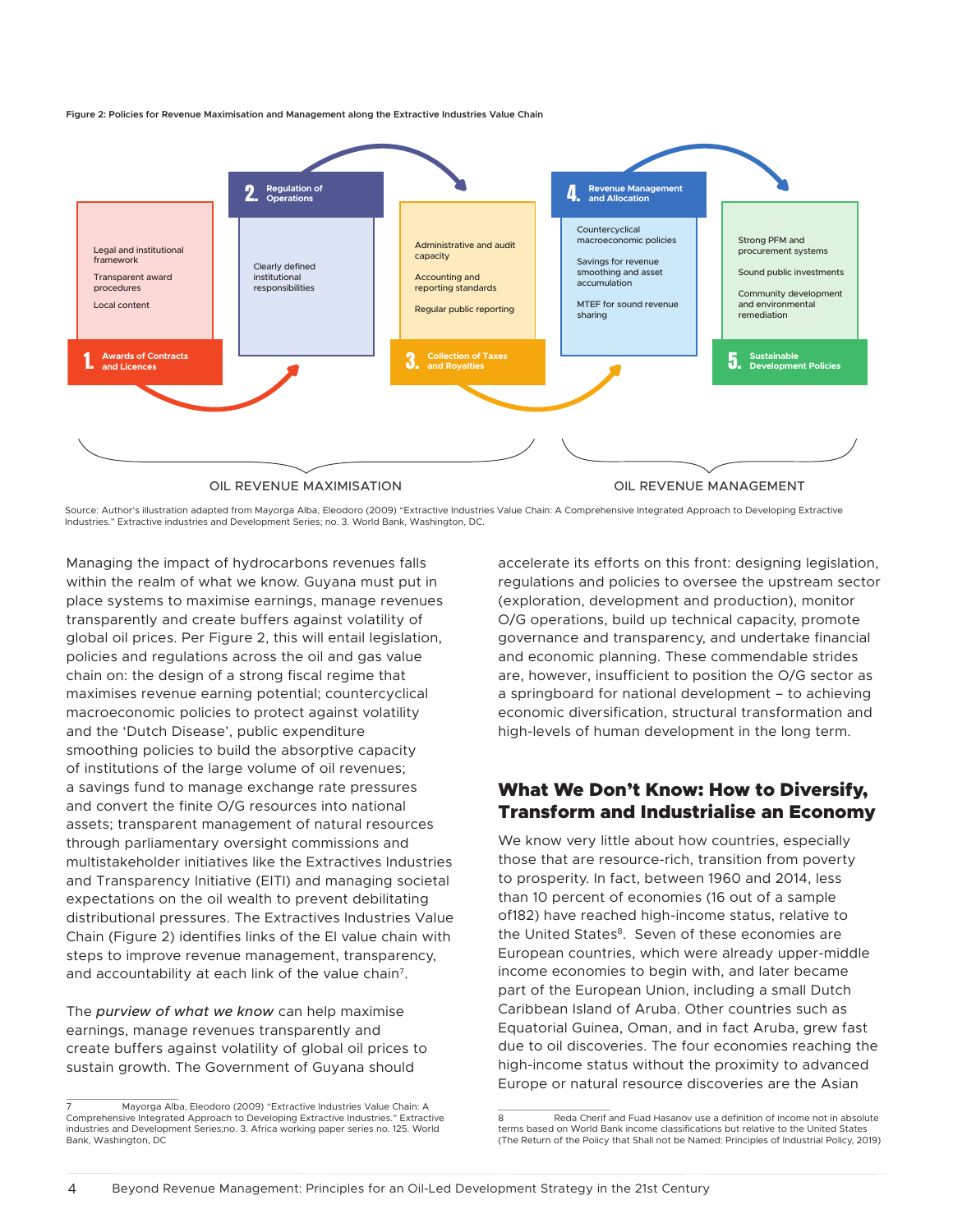Tigers—Hong Kong (China), Korea, Singapore, and Taiwan Province of China. Korea, Singapore, and Taiwan Province of China.

This reality confirms a number of facts about the relationship hydrocarbons resources and development. Oil wealth does not guarantee high incomes. Angola, Indonesia and Nigeria are all among the world's top 20 oil producers but they remain lower-middle-income due in large part to their low-rents per capita (Figure 1). Secondly, attaining high-income status from natural resources wealth does not always translate into improved human development outcomes. While the oil-rich monarchies especially in the GCC countries – of Bahrain, Kuwait, Oman, Qatar, Saudi Arabia and the United Arab Emirates –have achieved very high levels of human development and standards of living, it is not the case for other high-income oil producers such Equatorial Guinea and Gabon. Clearly, the ability to invest this resource wealth to build physical and human capital is a determining factor. Third, even quality investments of resource wealth in health, education, infrastructure and other public goods does not easily translate into economic transformation and resiliency. Despite their high human development achievement and worldclass infrastructure, the GCC countries – alongside other wealthy oil producers like Azerbaijan – have not built significant industrial capabilities. In fact, their economies are highly dependent on the O/G industry for most of their exports and government revenues; they are highly vulnerable to price shocks and future reserves depletion. Although some oil producers have been able to achieve significant industrial expansion, increased incomes and raised living standards, such as Malaysia which is now upper-middle-income but with low-oil-rents per-capita. Several oil-rich countries in Africa, parts of the Caribbean, and parts of Asia have achieved limited industrial expansion, have lower per capita incomes, and human development achievement.

Achieving structural economic transformation is therefore a very difficult process and even more so for resource-rich countries. Yet envisioning successful oil-led development in Guyana is not an insurmountable aspiration. In fact, today's advanced industrialised countries like Australia, Canada, the Netherlands, Norway, USA the UK which are still major oil producers. There is no need to reinvent the wheel because there are important lessons to draw from the successes and failures around the world. In drawing on these lessons, Guyana can forge its own path and should not be strait jacketed into blindly copying from elsewhere as the global environment is radically different today in the 2020s than it was in the 20th century. We can distil these lessons into at least five general principles at the

intersection of politics, policy and economic outcomes<sup>9</sup>: an accurate diagnosis of Guyana's development challenge; frame the development challenge as a political project of national survival; insulate political competition from the impacts of the oil windfall; create a shared vision for addressing this development challenge and outline the most urgent policy priorities to addressing this development challenge.

- **1.** *Accurately Diagnose Guyana's Central Development Challenge*: The people of Guyana should precisely define their central development challenge and aspiration. This definition should be an endeavour that is contextual to the country's history, culture and endowment structure and should entail an inclusive process that incorporates perspectives from academia, business, civil society, politics and technocracy. Using Guyana's natural resources, especially oil and gas, *as a springboard for national development in ways that avoid resource dependence*, accelerates structural transformation, achieves economic diversification, increases human development, is environmentally sustainable and generates equity seems to be articulated in the Vision 2040<sup>10</sup> document. The challenge of oil-led development is not only to effectively and transparently manage oil revenues or "avoid a resource curse", but to use these resources *as a springboard for national development in ways that avoid resource dependence.*
- **2.** *Frame this Central Development Challenge as a Political Project of National Survival*: Achieving economic transformation from low to high-income via industrialisation is a very difficult process. Many countries have tried; few have succeeded. An essential feature of the successes is that economic transformation is framed and socialised in society as a political project of national survival. The aim of this political project would be to create a stable political economy, generate shared prosperity, build a country resilient to external aggression and geopolitical shocks, rather than just aiming to 'build a strong economy' or achieve 'industrialisation' as an end in itself. As the experience of late industrializers in Europe and East Asia show, the drive for successful economic transformation was a political objective of attaining self-sufficiency against external aggression. The threat of military aggression from neighbours North Korea, China

<sup>9</sup> Zainab Usman (Economic Diversification in Nigeria: the Politics of Building a Post-Oil Economy, 2022)

<sup>10</sup> The three pillars in the Guyana Green Strategy 2040 document are: manage natural resource wealth, support economic resilience and build human capital and institutional quality. (Green State Development Strategy Vision 2040: Volume 1 Policy Recommendations, Financing Mechanism and Implementation, 2019)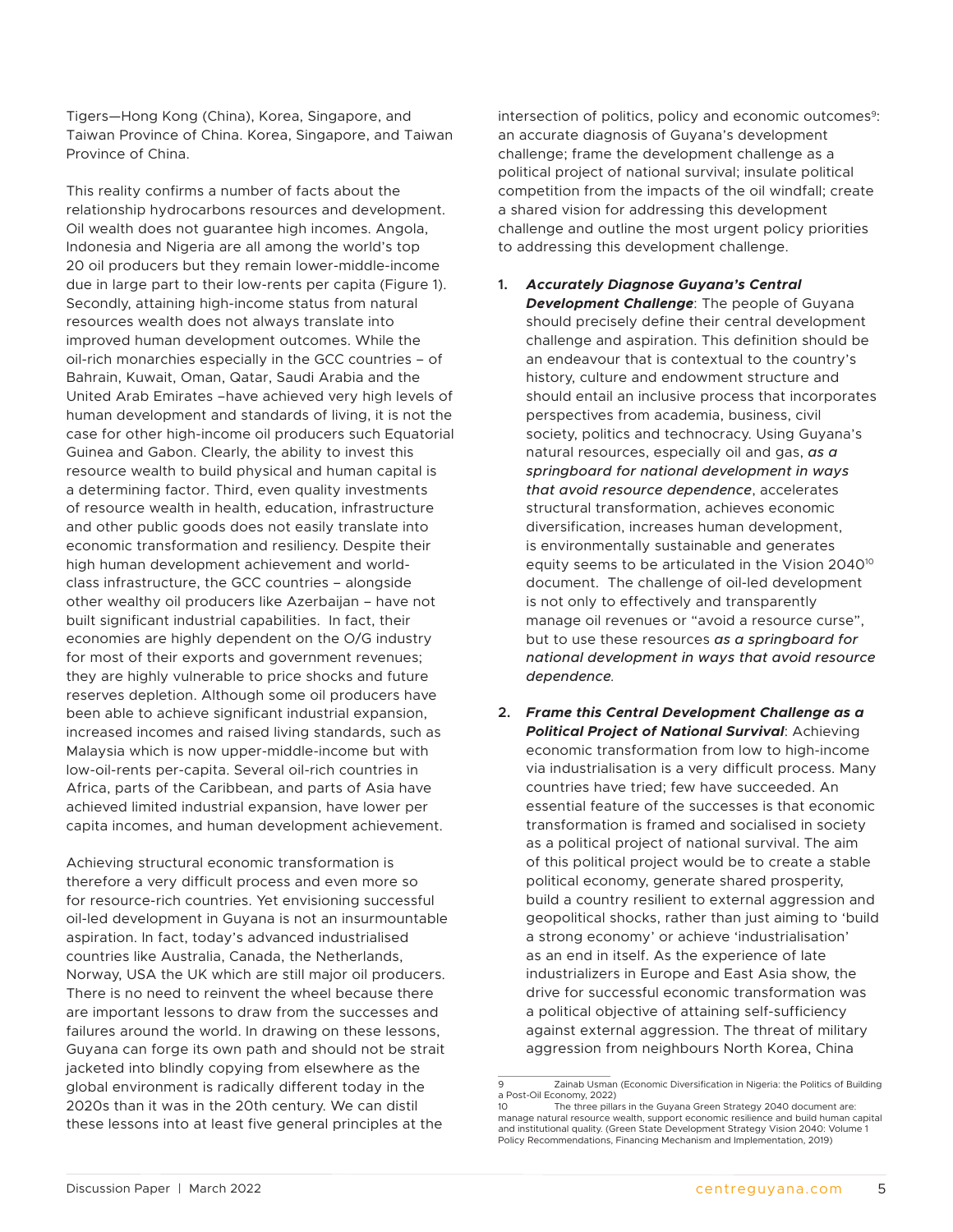and Malaysia impelled the ruling elites in South Korea, Taiwan, and Singapore respectively to drive industrial transformation for their national security<sup>11</sup>.

- **3.** *Stabilise Political Competition to Underpin not Undermine this Political Project*: The stabilisation of political competition (elections, party system, intergovernmental relations etc.) is essential to avoid situations where large revenue windfalls distort politics towards violent competition to capture the O/G rents at the expense of longer-term objectives. This stabilisation is crucial to resolving the collective action problems that plague efforts at long-term development and institution-building especially in culturally heterogenous societies: Nigeria being a prime example where electoral transitions are highly volatile and destabilising to the country's policy agenda. Papua New Guinea is another. Guyana's political actors, groups and organisations must negotiate a stable balance of power that allow for the periodic peaceful transfer of power, that is not zero-sum and can therefore resolve the collective action problems needed to pursue the political project of economic diversification. The stabilisation of political competition can help insulate politics from the debilitating impacts of large revenue windfalls to ensure that a country remains focused on the collective task of long-term national development.
- **4.** *Create a Shared Vision for Addressing this Central Development Challenge*: There needs to be a shared vision for how Guyana's economy can be best positioned to work for all Guyanese. Developing this shared vision is critical to addressing the deep structural challenges of the economy: lack of economic diversification, weak manufacturing and industrial base, regional disparities, lack of specialised workforce skills, small population density in hinterland regions and high rates of emigration. Economic policies must be proactively focused on long-term structural economic transformation rather than a short-term stabilisation or revenue management orientation that continuously reacts to the oil industry's boom and bust cycle. In Nigeria, even the rare reform episodes have been ad-hoc reactionary responses to external constraints of oil shocks rather than proactive attempts at sustained economic transformation. Thus, once global oil prices revert to historic highs of over \$100 per barrel, the reform momentum decelerates as the status-quo prevails. Long term reform plans are also frequently

thwarted by the short-term political calculations of Nigeria's chaotic electoral transitions. Saudi Arabia also struggles to sustain the pace of implementing its ambitious plans for economic diversification when oil prices are high. The universal difficulty of maintaining a long-term planning horizon should by no means induce complacency in Guyana. This shared vision for economic transformation can be built on at least three core pillars.

- *i.* First Guyana's intelligentsia should clearly define the balance of state-market relations in organising Guyana's economy. This definition should be attuned to the realities of the 21st century, considering the Fourth Industrial Revolution, decarbonisation, climate change, trade integration and protectionism etc. What roles can and should governments play: in supporting business; in providing public goods like infrastructure, education, security; in effective regulation for consumer and environmental protection; in helping the poor and the vulnerable; in preventing capture by monopolists? Crucial areas relevant for O/G include the extent of Guyanese State-Owned Enterprises (SOE) participation in the industry; the approach to private sector and local content development etc. These questions have to be put forward, debated and settled upon.
- *ii.* A second pillar of this shared vision should be an appreciation of socio-ethnic differentiations within Guyana's society and their complimentary policy needs. What are the horizontal inequalities within Guyana's diverse society? How can public policy meet the specific needs of diverse communities? There are large human capital and physical infrastructure gaps between the wealthier coast where 90% of the population resides and the hinterlands regions. This shared vision should seek to address the horizontal inequalities among Guyana's ethnically and religiously diverse society: the Indo-Guyanese predominantly in rural coastal areas in the agricultural sector; the Afro-Guyanese predominantly in urban areas engaged in the services and the public sector and the indigenous Amerindian Guyanese mainly in inland rural areas engaged in smallholder agriculture, forestry, craftwork, mining, and traditional livelihoods<sup>12</sup>.
- *iii.* The final pillar for a shared vision is a

12 World Bank Group (2020)

<sup>11</sup> Richard Doner, Bryan Ritchie and Dan Slater (Systemic Vulnerability and the Origins of Developmental States: Northeast and Southeast Asia in Comparative Perspective, 2005)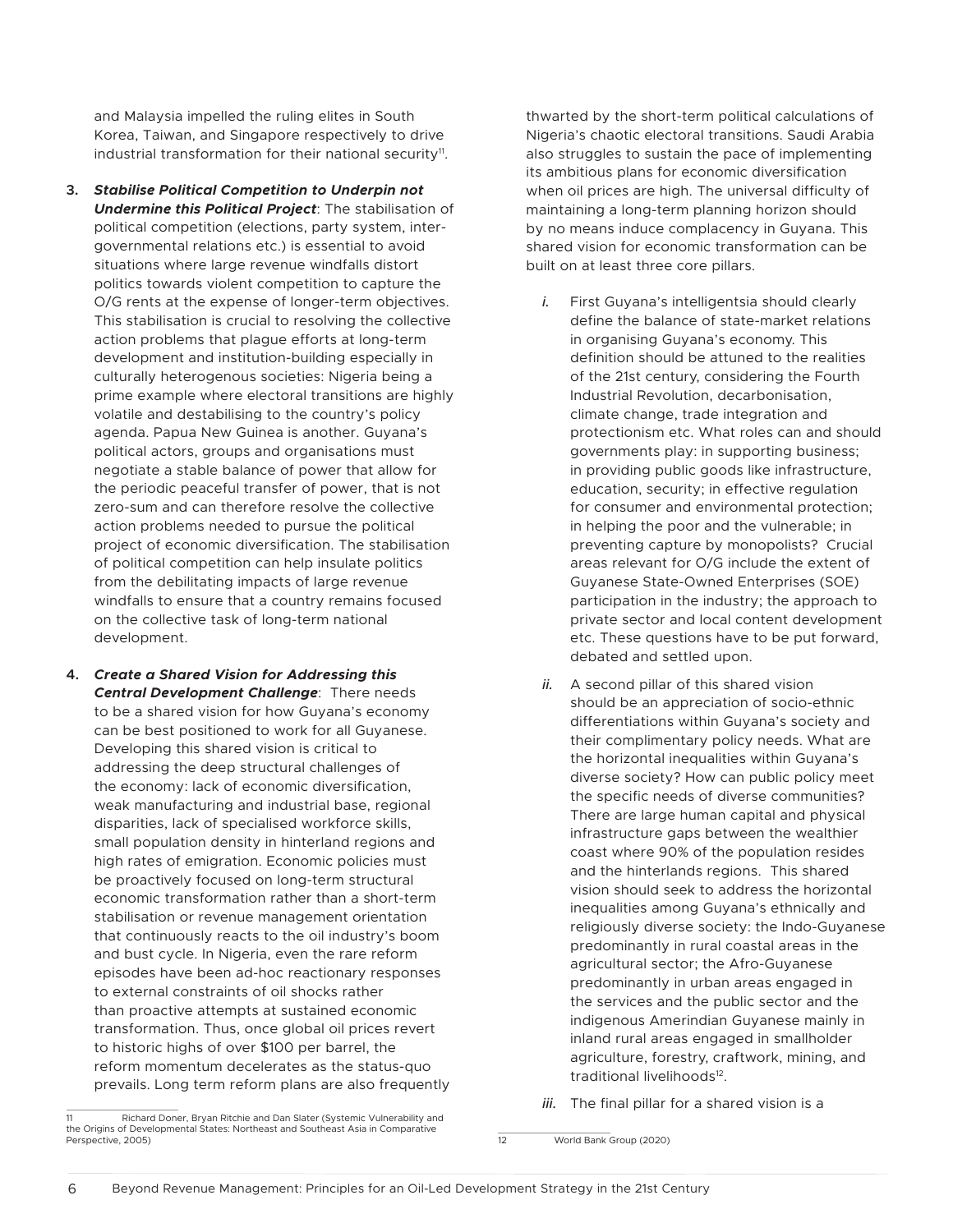<span id="page-10-0"></span>mechanism for the management of oil revenues in equitable and pragmatic ways. This is crucial since the sector provides the bulk of foreign exchange and government revenues.

- **5.** *Outline the Most Crucial Policy Priorities for Addressing this Development Challenge*: The political project of transforming Guyana's economy should also outline the urgent policy priorities to achieve this aspiration. A stable distribution of power with a shared vision for Guyana's economy should allow for a policy orientation that is not only focused on narrow revenue maximisation and management objectives but a bigger vision of supporting economic transformation. What should a policy orientation of supporting structural economic transformation entail? In addition to coordinating Guyana's resource endowments, it should proactively tackle the market failures of economic transformation. These market failures include the supply-side constraints on the productivity of firms and workers and the demand-side constraints on people's incomes and their capacity to consume goods and services.
	- *i.* On the supply-side, policies are needed that increase productivity of workers and firms. These include the provision of physical infrastructure (electricity, transportation, and digital infrastructure), access to business finance, closing the knowledge and technological gap among firms and workers, and institutional reform all of which help to increase the output of workers and firms..
	- *ii.* Pro-poor policies can also help address market failures on the demand side. Social protection instruments that help individuals and households to increase incomes and consumption, strengthen their resilience to shocks and prevent destitution. Guyana must prioritise sustained investments in social protection to increase resilience of informal enterprises to shocks that disrupt their incomes and wipe off their assets. The Bolsa Familia in Brazil gained global acclaim for helping to pull millions out of poverty by providing cash transfers to poor households. Guyana has a huge advantage here: by virtue of its small population and large volumes of oil revenues, it should be able to afford direct transfers of a portion of oil revenues to all citizens – a form of universal basic income. Examples can be adapted from the GCC countries, Alberta in Canada and Norway all

of which have elaborate and generous social protection schemes<sup>13</sup>.

*iii.* To successfully tackle these market failures in Guyana's economy requires a capable government. Such a capable government supports and facilitates economic activity without being overbearing, designs and implements effective regulation, is responsive and dynamic to the changing global economy. These are the tasks undertaken by the civil service or the bureaucracy. An ill-equipped and understaffed bureaucracy cannot take on the daunting tasks of addressing market failures in an era of a fourth industrial revolution and climate change. Comprehensive civil service strengthening must be on the policy agenda including the prospect of tapping into Guyana's large diaspora. Drawing on the experiences of peer countries – in CARICOM, in Africa – for instance countries like Ghana and Nigeria in areas where they have implemented good policies such as local content development and gas masterplans – and also in South Asia.

#### What We Can't Control: Exogenous Opportunities and Risks in the Global Economy

There are also exogenous factors in the global economy which no one can fully prepare for. These exogenous factors create uncertainties in terms of opportunities to accelerate a policy agenda or pose risks that derail such objectives. A constellation of trends can erupt in a landmark event; and vice versa – a historic event can catalyse new trends. The focus for any country, in this case Guyana, should be an ability to navigate the changing opportunities and risks in the global economy with bold decision-making, dynamic institutions, responsive policies and a competent bureaucracy. At the minimum, these four exogenous factors should be considered: global climate action, the changing patterns of international trade, eastward shift of economic power and the digital revolution.

**1.** *Global Climate Action:* since the Paris Agreement in 2015, the momentum has been accelerating for a global transition towards low-carbon systems to drastically reduce greenhouse gas emissions to avert a climate catastrophe. This impending lowcarbon energy transition creates opportunities and risks for resource-rich countries. Guyana, as other

Todd Moss, Caroline Lambert, and Stephanie Majerowicz (Oil to Cash: Fighting the Resource Curse through Cash Transfers, 2015)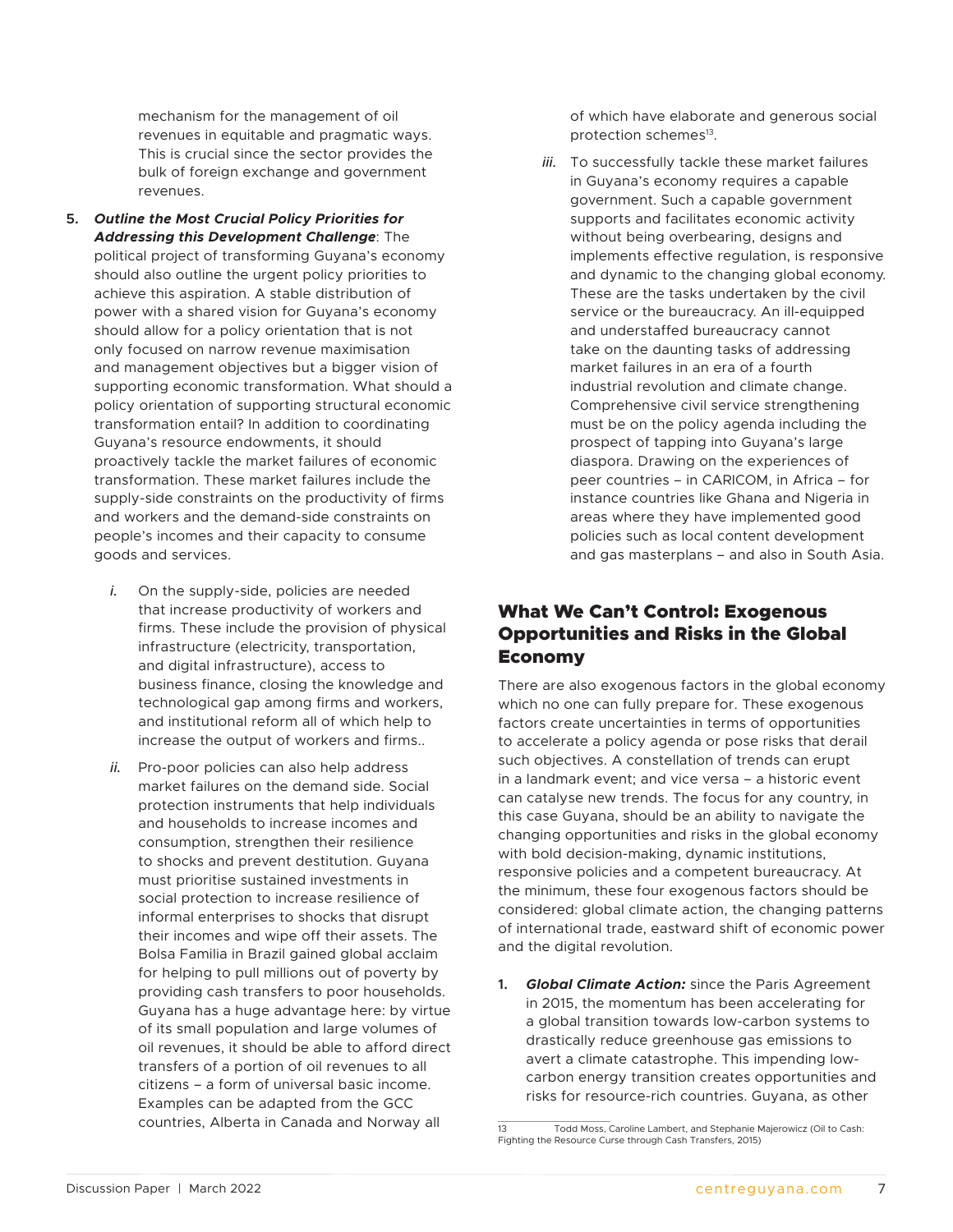oil and gas producers, faces the risk of declining O/G investment flows due to policies and activist pressure in the home countries of oil majors. A structural disruption in oil markets resulting from declining global demand in the long term will reduce export and government revenue intake. The risks of stranded O/G assets in the long term looms large although this is a highly debated prospect. Opportunities abound for Guyana to be propelled by the climate change imperative to envision an oil-led development beyond the extraction and sale of raw crude to focus on expanding activities and capabilities along the entire O/G value chain particularly in fuel refining, petrochemicals and gas-to-power initiatives. To successfully navigate the opportunities and risks of global climate action, Guyana should seek like-minded allies in international climate negotiations in CARICOM, the African Union, the Middle East and ASEAN.

- **2.** *The Changing Patterns of International Trade*: global trade is coming under the assault of political forces of deglobalisation through tariffs, sanctions, and "decoupling". However, rather than slow-down connectivity, the world is becoming more interconnected but in an increasingly regional manner i.e. Globalisation is giving way to Regionalisation. Parts of the world beyond the Western Hemisphere are becoming more integrated on a regional basis. Regional trade agreements are being negotiated and consolidated in Asia, Africa and also on a bilateral basis. Guyana should strengthen its links to its immediate region in Latin America and the Caribbean for potential export markets for processed goods including agroproducts, refined fuels, petrochemicals etc. Guyana should also see to expand to other markets to diversify risk beyond traditional partners of the U.S., U.K., Canada and CARICOM. Africa and ASEAN are destinations for forging new partnerships given the historic-cultural ties with Afro-Guyanese and Indo-Guyanese populations. Consider providing investor visas to entities in these regions. Regionalisation amidst U.S.-China-E.U. trade wars could herald a Cold War 2.0. Where possible, Guyana should leverage alliances with like-minded small-state, oil-producing and other developing countries to navigate this new geopolitical landscape.
- **3.** *Eastward Shift of Economic Power*: The gravity of global economic activity is shifting eastward. China is poised to become the world's largest economy by end of the decade. It is a factory of the world, constitutes 15% of global trade, already leads the world in Artificial Intelligence, Patents and the

manufacturing of solar and wind power hardware, 5G digital infrastructure construction, e-commerce and digital payments among others. Beyond China, other Asian economies are global leaders in financial services, chips and electronics etc. – Singapore, South Korea, India etc. – all resulting in an emerging multipolar order. Opportunities abound for Guyana to diversify its economic partnerships with emerging powers. It will be important to avoid getting caught in great power rivalry.

**4.** *The Digital Revolution*: Digital transformations referred to as the "fourth industrial revolution" are transforming business models, production processes, end user experiences and labor dynamics. The diffusion and adoption of digital technologies such as artificial intelligence, advanced robotics and autonomous vehicles, big data and analytics, blockchain, 3D printing, and the internet of things (IoT) are shaping industries in profound ways. Digital innovations can increase efficiency and economy-wide productivity; across the entire O/G value chain are examples of use-cases of various innovations. Yet, serious risks abound around vulnerability to cyberattacks, the difficulty of regulating the monopoly instincts of 'Big tech' and the U.S.-China-E.U three-way race to set global tech standards.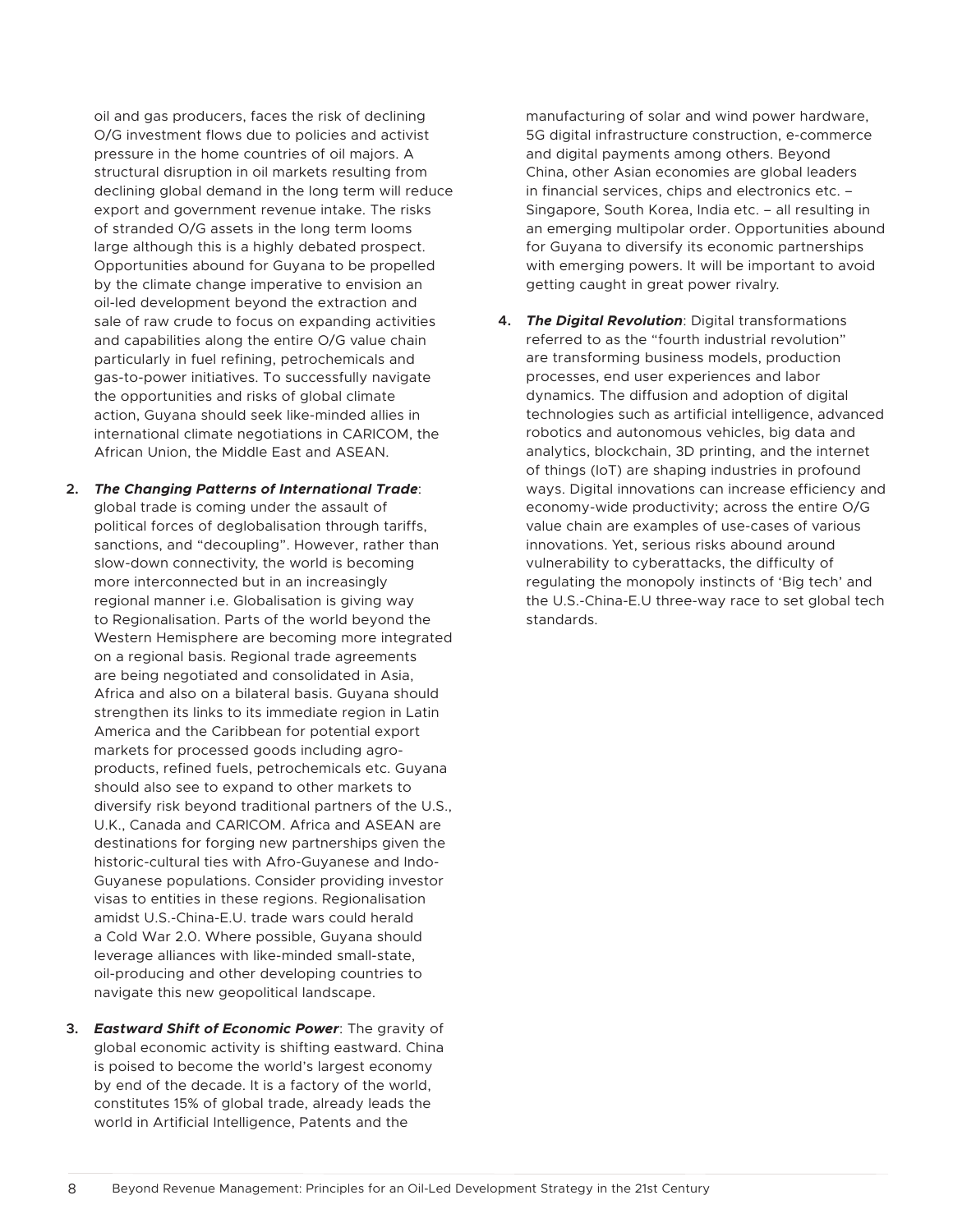#### <span id="page-12-0"></span>References

- **1.** Balza, L. H., Brearley, E., Clarke, D., & Gauto, V. (2020). Traversing a Slippery Slope: Guyana's Oil Opportunity. Infrastructure and Energy Sector: Inter-American Development Bank.
- **2.** Cherif, R., & Hasanov, F. (2019). The Return of the Policy that Shall not be Named: Principles of Industrial Policy. Working Paper No. 19/74. Washington D.C.: International Monetary Fund.
- **3.** Doner, R. F., Ritchie, B. K., & Slater, D. (2005). Systemic Vulnerability and the Origins of Developmental States: Northeast and Southeast Asia in Comparative Perspective. International Organization, 59(2), 327-361.
- **4.** Ross, M. (2012). The Oil Curse: How Petroleum Wealth Shapes the Development of Nations. Princeton, N.J.; Oxford: Princeton University Press.
- **5.** Usman, Z. (2022). Economic Diversification in Nigeria: the Politics of Building a Post-Oil Economy. London: Bloomsbury.
- **6.** Usman, Z., & Landry, D. G. (2021). Economic Diversification in Africa: Concept, Measurement and Application. Washington D.C.: World Bank.
- **7.** World Bank Group. (2020). A Pivotal Moment for Guyana: Realizing the Opportunities Systematic Country Diagnostic. Washington D.C.: World Bank Group.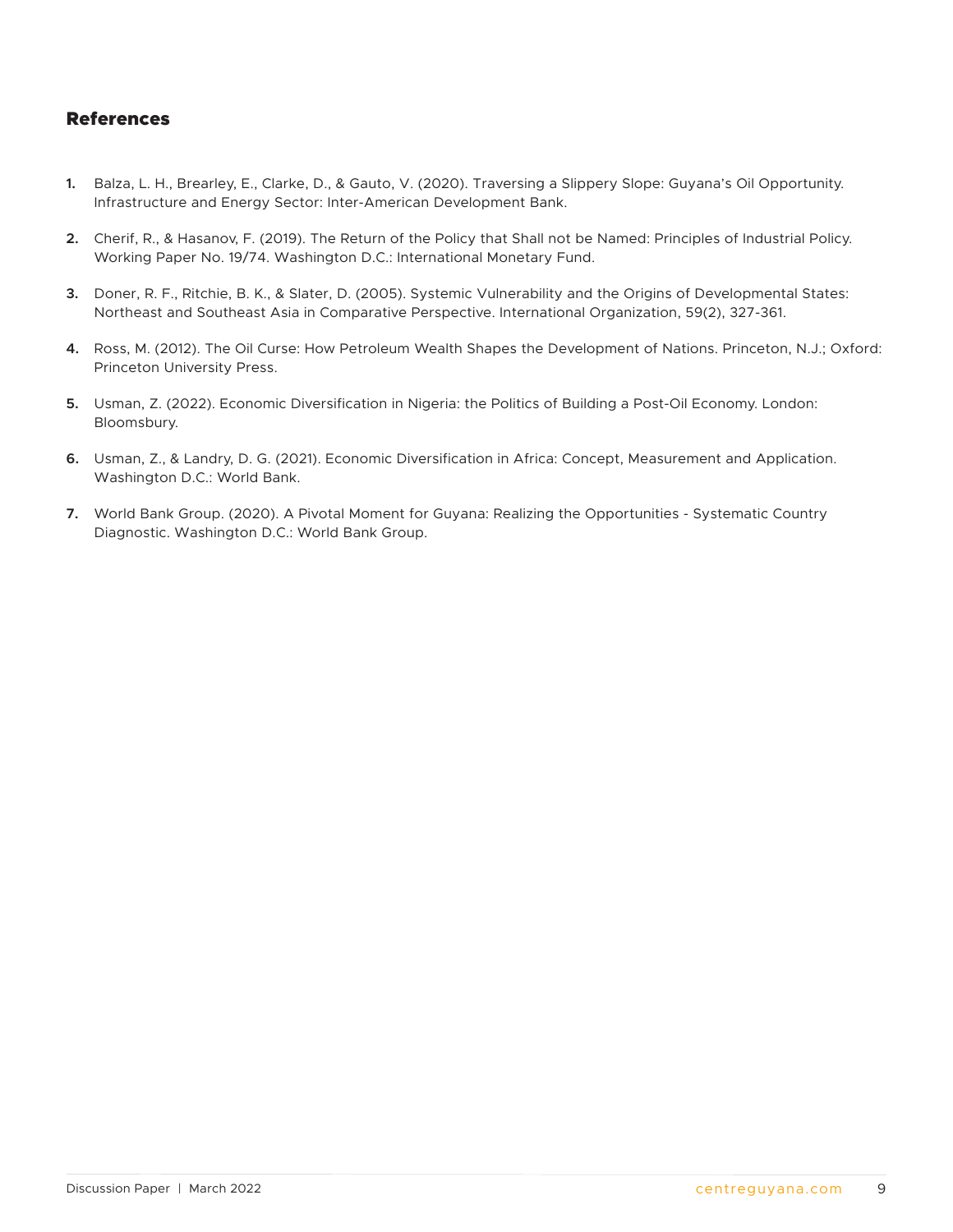#### <span id="page-13-0"></span>About the Author

Dr. Zainab Usman is a Senior Fellow and Director of the Africa Programme at the Carnegie Endowment for International Peace in Washington, D.C. Her fields of expertise include institutions, economic policy, energy policy, and emerging economies in Africa. Her forthcoming book, Economic Diversification in Nigeria: the Politics of Building a Post-Oil Economy, is set to be published by Zed/Bloomsbury Press in June 2022.

Prior to Carnegie, Usman was at the World Bank initially as part of the prestigious Young Professionals Programme and later as a Public Sector Specialist. At the World Bank, she worked on social sustainability, policy reforms, natural resources management, and disruptive technologies. She has worked on these issues in Cote d'Ivoire, Morocco, Nigeria, Papua New Guinea, the Republic of Congo, Serbia, Tanzania, and Uzbekistan. She has also worked at the Blavatnik School of Government at the University of Oxford and has consulted for the Department of International Development (DfID) and the Office of the National Security Adviser (ONSA) in Nigeria.

Usman's research has been published on various academic, policy, and media platforms. She is co-editor of the book, The Future of Work in Africa: Harnessing the Potential of Digital Technologies for All. She also contributed to World Bank's flagship report on Rethinking Power Sector Reforms in Developing Countries. Her recent publication in the New York Times on How African Countries Can Overcome the "Resource Curse" has been making tremendous in-roads amongst policy makers globally.

Usman's other analytical pieces have been published with the journal of African Affairs, the World Bank's Policy Research and Working Paper Series, and as book chapters in edited volumes with Oxford University Press and James Currey. Her written and broadcast commentary has appeared in Al-Jazeera English, African Arguments, CNN, and Washington Post, among others.

#### Carnegie Endowment for International Peace

The Carnegie Endowment for International Peace (CEIP) is a nonpartisan international affairs think tank with centres in Washington D.C. in the United States of America, Moscow, Beirut, Beijing, Brussels, and New Delhi. Founded in 1910 by Andrew Carnegie, the organisation describes itself as being dedicated to advancing cooperation between nations and promoting active international engagement by the United States.



**Zainab Usman, PhD** Senior Fellow/Director, Africa Programme at the Carnegie Endowment for International Peace